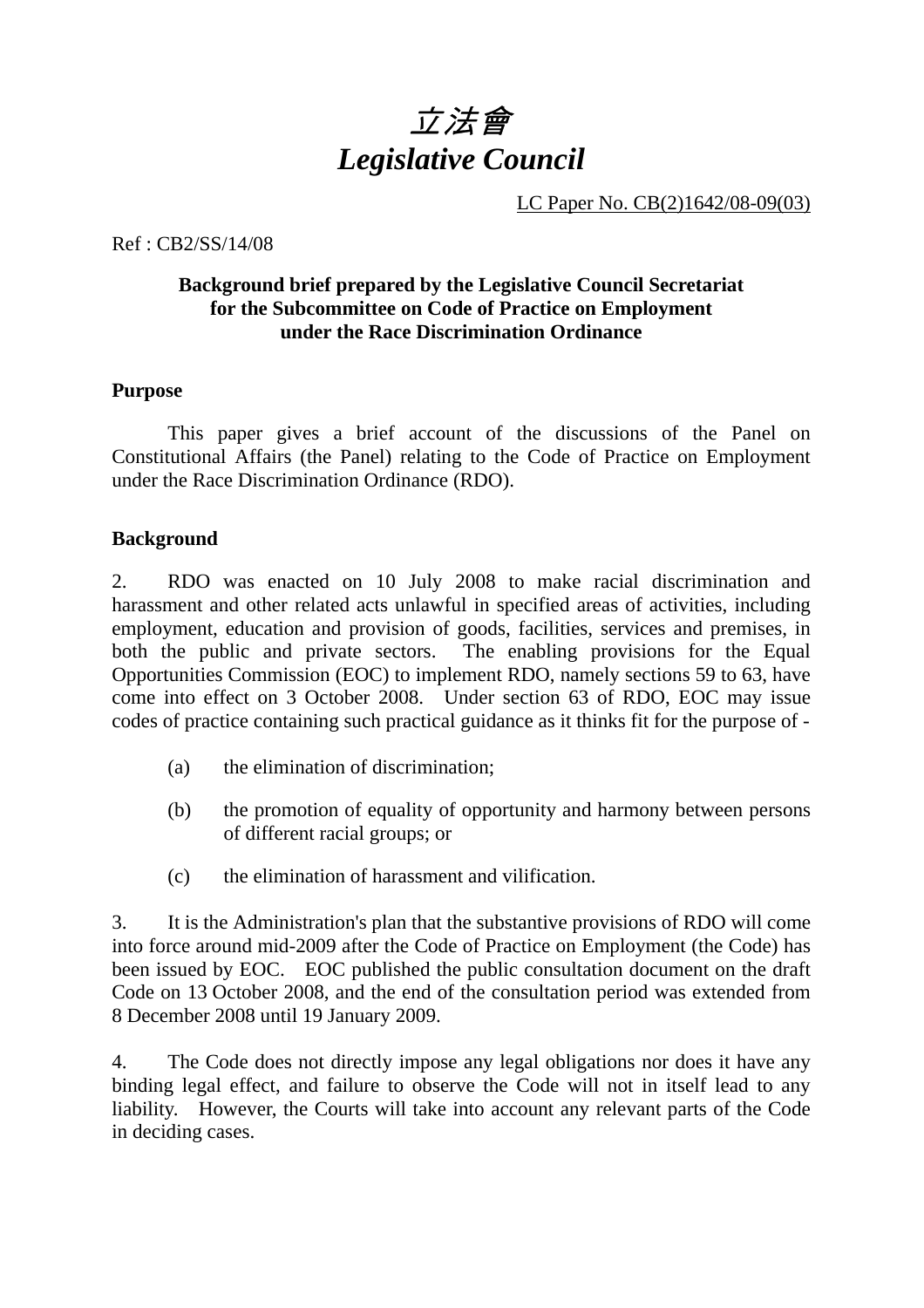### **Major issues raised by the Panel**

#### The draft Code

# *Overall approach and content of the draft Code*

5. When the Panel was consulted on the draft Code at its meeting held on 17 November 2008, some members expressed disappointment that the draft Code had failed to deal adequately with discrimination issues relating to language. They considered that as the original Clause 58 of the Race Discrimination Bill which provided for an exemption for the use of languages had not been incorporated as part of RDO, EOC should have explained in greater detail in the draft Code how language issues would constitute indirect discrimination and included more illustrations on the implications of the use of languages on employment matters.

6. These members also expressed the view that given its statutory role under RDO to work towards the elimination of discrimination and promote equality of opportunity and harmony between persons of different racial groups, EOC should have prepared a code of practice providing practical guidance for eliminating discrimination and promoting equality of opportunity in a positive, user-friendly and non-abstract manner. They urged EOC to consider re-drafting the Code as it was over-legalistic and merely used illustrations to explain the law instead of providing guidance.

7. The Administration and EOC responded that the original proposed exemption for the use, or failure to use, of particular languages in regard to the provision of goods, services and facilities had a lesser impact on the Code which was related to employment matters. RDO did not include provisions on discrimination on the basis of language although language barrier might lead to indirect discrimination, nor did it impose a positive duty to cater to the language needs of ethnic minorities.

8. According to EOC, the Code would be a compliance tool for the purpose of explaining the legal requirements under RDO to employers and employees. Its scope could not exceed that of the statutory provisions nor was it meant to address the inadequacies of RDO. Moreover, EOC well understood the importance of its role as a proponent and promoter of equal opportunities. Its "Good Management Practice Series" consisting of information leaflets in relation to anti-discrimination ordinances and relevant codes of practice would be revamped.

# *Drafting of the draft Code*

9. Members made a number of queries on specific provisions of the draft Code. Some members expressed concern that members of the public might not know how to determine what would be a justifiable requirement or condition under RDO. It would cause confusion and uncertainties to the community as to whether an act would constitute indirect discrimination under the Ordinance. They were also worried that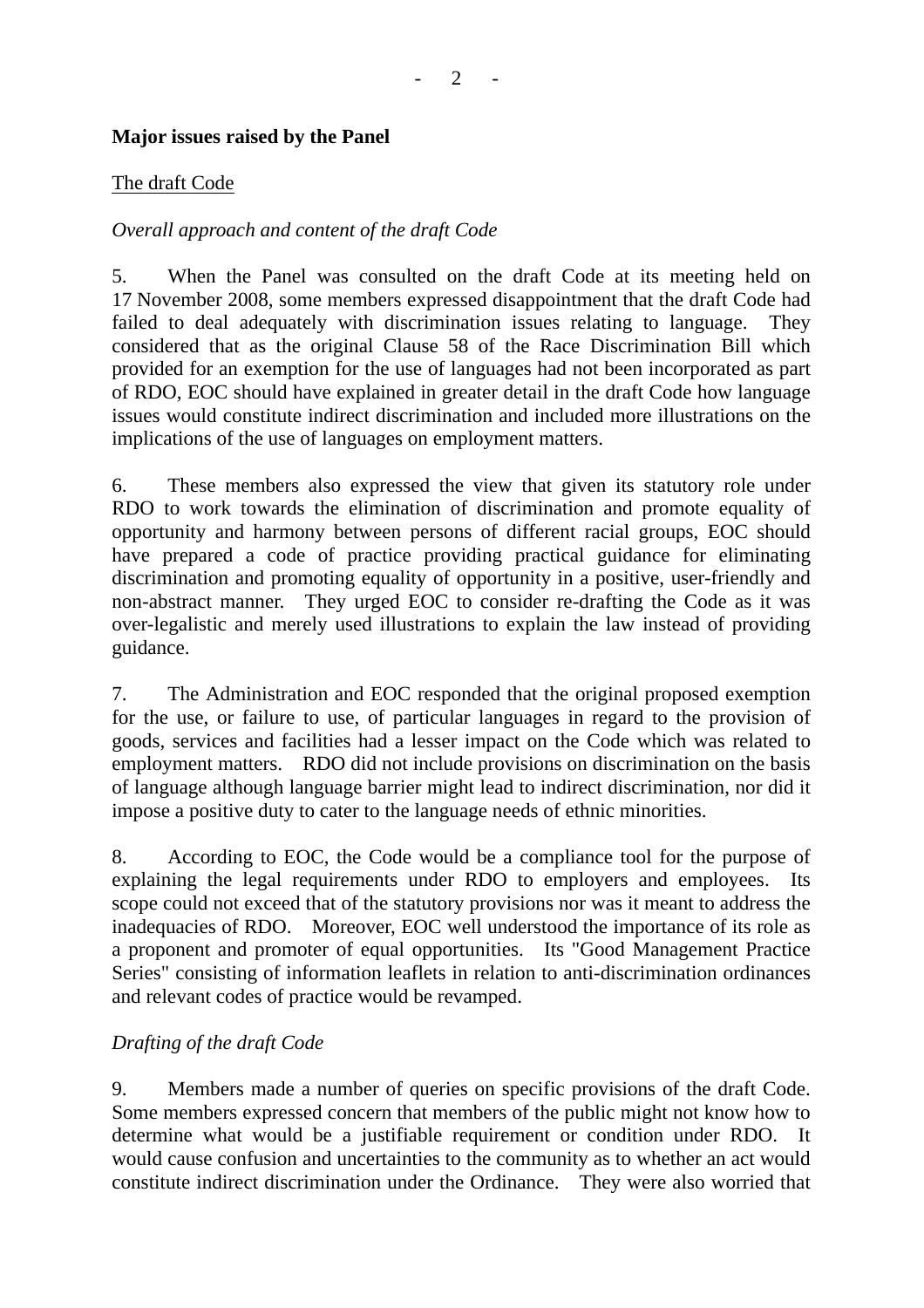employers and employees would have difficulties in determining their legal obligations under RDO.

10. EOC and the Administration responded that the Code was not intended to be a definitive statement of the law and whether a particular case would fall within the law would be judged ultimately according to the facts of each case and the principles derived from relevant case law. EOC would provide more illustrations to elaborate on the legal principle of justifiability and other relevant terms in the Code. EOC also undertook to consider members' views in revising specific provisions of the Draft Code and the wording used in the illustrations contained therein.

#### *Consultation of the draft Code*

11. EOC informed the Panel that the draft Code had only been published in Chinese and English, the two official languages, but information notes highlighting the contents of the draft Code in Chinese, English, and six other common languages of ethnic minorities i.e. Hindi, Indonesian, Nepali, Tagalog, Thai and Urdu were available. Some members expressed strong dissatisfaction that EOC as a public body for promoting equal opportunities had not provided translation of the Draft Code in the languages of ethnic minorities to enable their meaningful participation in the consultation process. They considered that EOC's failure to do so would constitute indirect discrimination.

12. In response to members, EOC had subsequently published translation of the draft Code into six different languages including Urdu, Nepali, Tagalog, Thai, Hindi and Indonesian. Simultaneous interpretation in different minority languages had also been provided in two public consultation sessions on the draft Code.

#### The revised draft Code

# *Overall approach and content of the revised draft Code*

13. The Panel was consulted on a revised draft Code prepared by EOC at its meeting on 16 March 2009. According to EOC, substantial revision had been made to the draft Code to incorporate views received during public consultation as well as comments by members at the meeting on 17 November 2008. The wording and expressions in the draft Code had been revised to emphasize the spirit of RDO in promoting racial equality in the workplace. To facilitate better understanding of the application of RDO, illustrations and examples were provided in the revised draft Code to demonstrate what would and would not constitute an unlawful act in employment situations. The structure of the revised draft Code also strengthened the emphasis on good employment procedures and practices.

14. EOC further advised the Panel that to address the concerns about indirect discrimination relating to language and other employment issues, the revised draft Code recommended employers to discharge their responsibilities by ensuring that all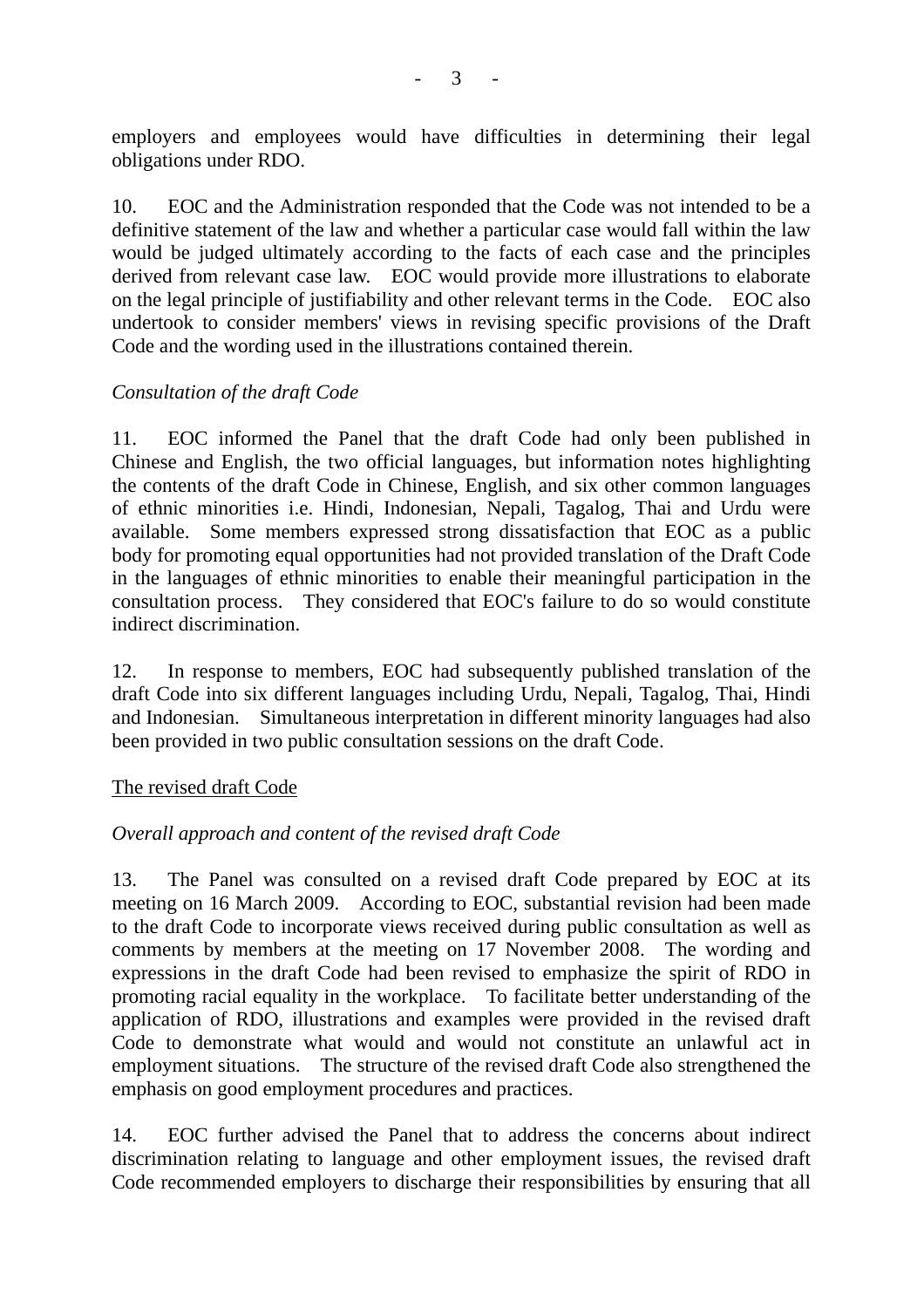rules, policies and practices were related to specific job requirements or organization needs, and they were encouraged to make effort to accommodate cultural practices of employees. Illustrations and examples derived from relevant case law were given to demonstrate how principles relating to justification might be applied in particular situations and what measures employers could consider in accommodating employees.

15. Some members expressed concern that the content of the revised draft Code was not easy to comprehend. As a result, an employer might have difficulty in determining what would and would not constitute an unlawful act in employment situations, not to mention that he might not be aware of the availability of the Code. While the illustrations and examples could serve educational purposes, they were not all-embracing.

16. EOC explained to the Panel that it had been a taxing experience for EOC to concoct the different scenarios in the employment field and teach people how the legislation might be applied before the law was being implemented. The ideal situation was to prepare a code after the legislation had been implemented for awhile and experience had been accumulated. As to how a case would be handled in reality, EOC advised that it depended very much on the facts of each particular case. As it was not possible for EOC to provide an exhaustive list of illustrations and examples, EOC hoped that following the implementation of RDO, case law would be made available for future reference.

# *Publicity*

17. Members considered it important to make employers understand how to prevent infringing the rights of a person of a different race in employment. They enquired about the publicity work launched by EOC to promote the Code and whether more resources would be allocated to enable EOC to organize workshops for employers and employer associations.

18. EOC responded that it would promote understanding of the Code by holding discussion forums and workshops with employers and other relevant parties. It would also make use of other forums such as its EO Club whose members consisted of employers, companies and human resources managers to promote understanding of the rights and responsibilities of employers under RDO. In addition, EOC had an enquiry hotline in place to answer enquiries from the public.

19. In response to the enquiry as to whether the promotional materials published by EOC were available in other languages, EOC advised that it was prepared to make available the Code in six other common languages of ethnic minorities. At present, promotional materials for the Sex Discrimination Ordinance (Cap. 480), the Disability Discrimination Ordinance (Cap. 487) and the Family Status Discrimination Ordinance (Cap. 527) had been published in Chinese and English, the two official languages. With the impending implementation of RDO, EOC would consider which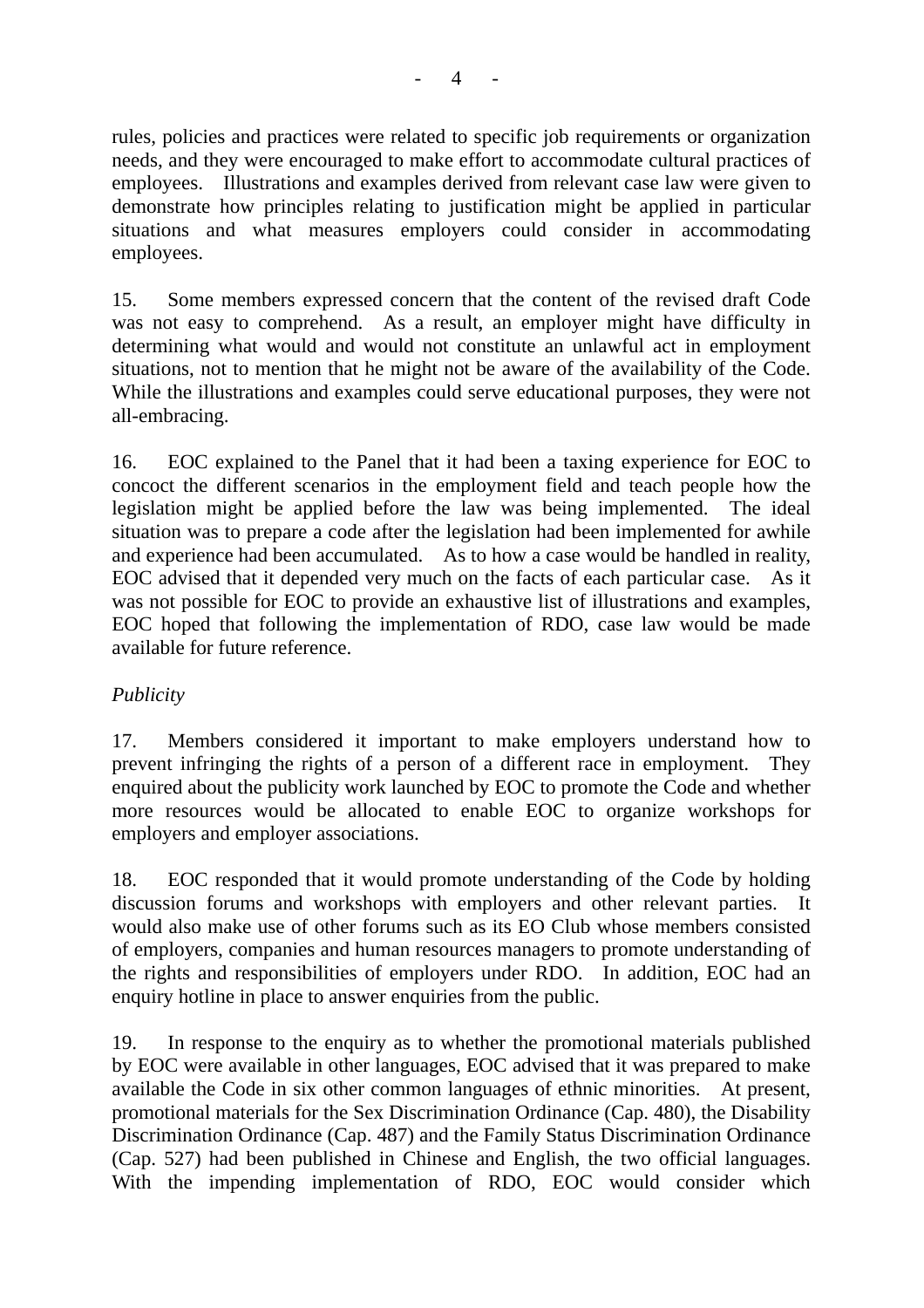promotional materials should also be published in other languages. EOC had sought legal advice as to whether each and every single material published by EOC should be translated into languages other than Chinese and English, and the answer was negative. However, EOC would provide ethnic minorities with the relevant information to let them understand the work of EOC. Promotional leaflet would be translated into other languages on a need basis.

#### **Relevant papers**

20. A list of relevant papers which are available on the LegCo website is in the **Appendix**.

Council Business Division 2 Legislative Council Secretariat 21 May 2009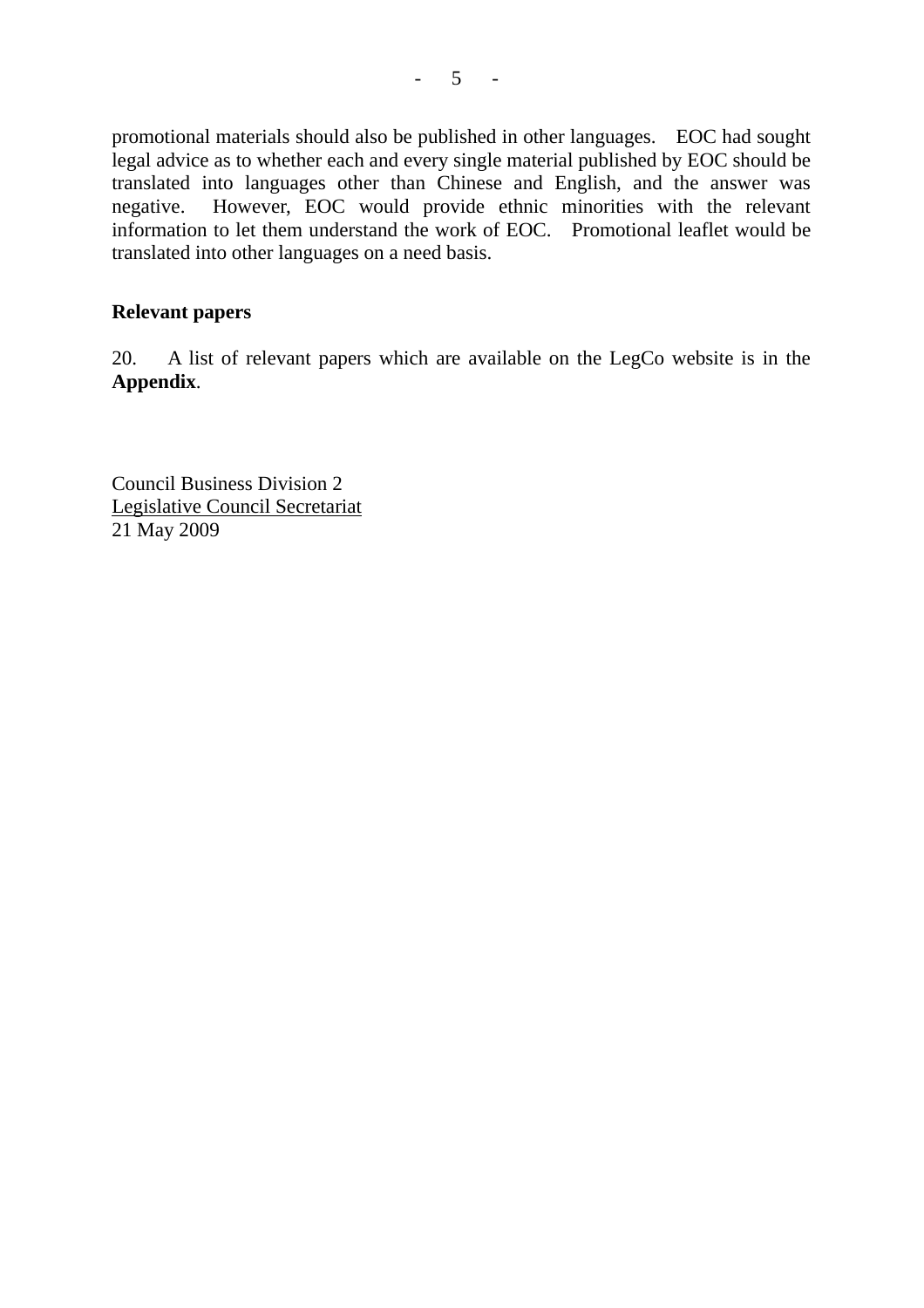# **Code of Practice on Employment under the Race Discrimination Ordinance**

# **Relevant documents**

| <b>Meeting</b>                         | <b>Meeting Date</b> | <u>Paper</u>                                                                                                                                                                                                                                                      |
|----------------------------------------|---------------------|-------------------------------------------------------------------------------------------------------------------------------------------------------------------------------------------------------------------------------------------------------------------|
| <b>Constitutional Affairs</b><br>Panel | 17 November 2008    | Commission's<br>Equal Opportunities<br>submission on "Public Consultation on<br>the Code of Practice on Employment<br>under the Race Discrimination Ordinance"<br>[LC Paper No. CB(2)265/08-09(03)]                                                               |
|                                        |                     | Position paper of the Society for<br>Community Organization<br>on<br>"Public"<br>Consultation on the Code of Practice on<br>Employment<br>Race<br>under<br>the<br><b>Discrimination Ordinance"</b><br>[LC Paper No. CB(2)291/08-09(01)]<br>(Chinese version only) |
|                                        |                     | Submission on Draft Code of Practice on<br>Employment<br>under<br>the<br>Race<br>Discrimination Ordinance from the Hong<br>Kong Catholic Commission for Labour<br><b>Affairs</b><br>[LC Paper No. CB(2)508/08-09(01)]<br>(Chinese version only)                   |
|                                        |                     | Equal Opportunities<br>Commission's<br>response to the position paper of the<br>Society for Community Organization<br>[LC Paper No. CB(2)523/08-09(01)]                                                                                                           |
|                                        |                     | Minutes of meeting<br>[LC Paper No. CB(2)827/08-09]                                                                                                                                                                                                               |
|                                        | 16 March 2009       | Opportunities<br>Commission's<br>Equal<br>submission on "Revised Draft Code of<br>Practice on Employment under the Race<br><b>Discrimination Ordinance"</b><br>[LC Paper No. CB(2)1050/08-09(07)]                                                                 |
|                                        |                     | Background brief on "Code of Practice"<br>Employment<br>under<br>Race<br>the<br>on<br>Discrimination Ordinance" prepared by<br>the Legislative Council Secretariat<br>[LC Paper No. CB(2)1050/08-09(08)]                                                          |